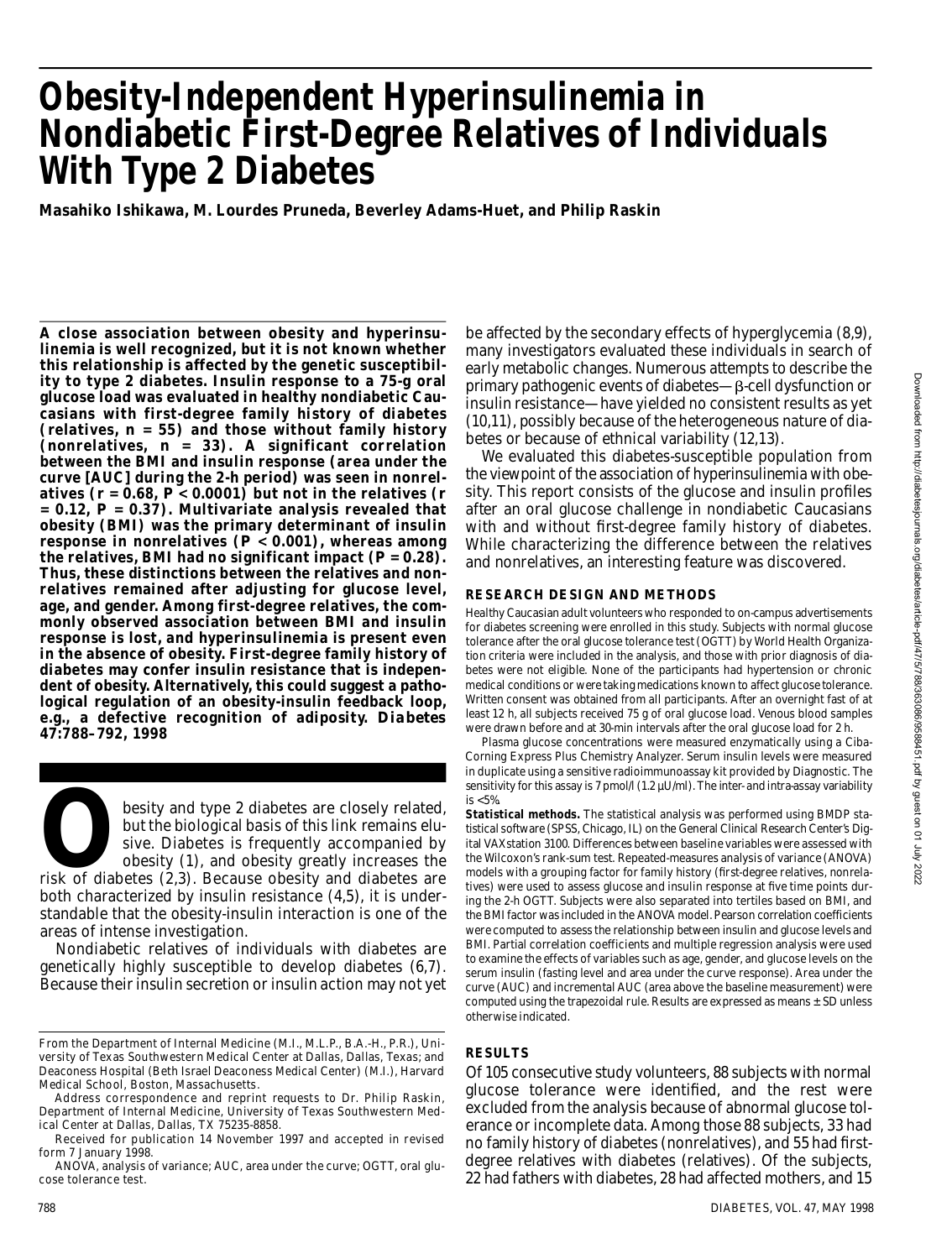| TABLE 1                                                                                  |  |  |
|------------------------------------------------------------------------------------------|--|--|
| Clinical characteristics of subjects with and without a first-degree relative with NIDDM |  |  |

|                                 | <b>Nonrelatives</b>            | First degree relative         | <i>P</i> value |  |
|---------------------------------|--------------------------------|-------------------------------|----------------|--|
| $\boldsymbol{n}$                | 33                             | 55                            |                |  |
| W/M                             | 18/15                          | 34/21                         |                |  |
| Age (years)                     | $38.7 \pm 12.0$ (19.0–68.0)    | $42.4 \pm 9.4 (28.0 - 69.0)$  | 0.20           |  |
| BMI ( $\text{kg/m}^2$ )         | $25.9 \pm 5.0$ (17.8–37.4)     | $27.7 \pm 4.7$ (17.8–38.4)    | 0.08           |  |
| Systolic blood pressure (mmHg)  | $117.4 \pm 16.2$ (100.0–168.0) | $118.4 \pm 14.4$ (80.0–156.0) | 0.34           |  |
| Diastolic blood pressure (mmHg) | $74.6 \pm 12.0$ (58.0–100.0)   | $75.7 \pm 9.2$ (48.0–96.0)    | 0.49           |  |
| Glycated hemoglobin (%)         | $5.14 \pm 0.59$ (4.2–6.4)      | $5.19 \pm 0.57$ (3.9–6.3)     | 0.44           |  |
| Fasting plasma glucose (mmol/l) | $4.87 \pm 0.64$ (3.83–6.55)    | $5.25 \pm 0.52$ (4.22–6.61)   | 0.0007         |  |
| Fasting serum insulin (pmol/l)  | $43 \pm 36 (6 - 169)$          | $55 \pm 27$ (3-150)           | 0.02           |  |

Data are means  $\pm$  SD (ranges). P values are from the Wilcoxon's rank-sum test.

had affected siblings; no one reported having children with diabetes. Oversampling (overrepresentation) of relatives, who have increased diabetes awareness from having the affected family members, was inevitable with our consecutive recruitment independent of family history status. The characteristics of these two study groups are shown in Table 1. The first-degree relatives had higher fasting glucose and insulin levels. Plasma glucose profiles (glucose levels from fasting to min 120) during the 75-g OGTT were similar between the first-degree relative group and the nonrelative group (repeated-measures ANOVA, *P* = 0.32). Serum insulin profile was substantially higher among the relatives (*P* = 0.001) than among the nonrelatives. However, repeatedmeasures ANOVA models assessing insulin and glucose response over time (at each time point) indicated a significant effect of BMI and a group  $\times$  BMI interaction, suggesting a differential obesity effect within each group.

The effects of obesity on glucose and insulin profiles are demonstrated in Fig. 1, where the subjects are separated into tertiles of obesity: lean (BMI <25 kg/m<sup>2</sup>), moderate (25-29 kg/m<sup>2</sup>), and obese (>29 kg/m<sup>2</sup>). Insulin response consistently increased with higher BMI categories in the nonrelative group, but this insulin–obesity association was not seen among the relatives. The insulin profiles (fasting through min 120) from each tertile were significantly different among the nonrelatives (ANOVA, *P* < 0.0001) but not statistically different among the relatives  $(P = 0.13)$ . In nonrelatives, the BMI showed strong positive correlation with insulin levels at all measurement points, including the AUC during the 2 h period (Fig. 2). In the relatives, on the other hand, no significant correlations were present (Fig. 2) except for the fasting insulin level (see univariate correlations in Table 2).

The effects of obesity on glucose profiles were also somewhat different between the relatives and nonrelatives (Fig. 1). The correlation between BMI and glucose AUC was nonsignificant in the relatives ( $r = -0.05$ ,  $P = 0.73$ ) and stronger in nonrelatives  $(r = 0.44, P = 0.009)$ . The correlation between insulin AUC and glucose AUC was nonsignificant in the relatives  $(r = 0.12, P = 0.36)$ , whereas an association existed in nonrelatives ( $r = 0.37$ ,  $P = 0.03$ ).

Because variations in glucose levels and other factors may have influenced the relationship between BMI and insulin response, multivariate analyses were performed. The multiple regression results in Table 2 clarify the distinct characteristics between the two groups. BMI was found to be the primary predictor of insulin levels (either AUC,

incremental AUC, or fasting levels, Table 2) in nonrelatives, but not a significant determinant of insulin response (AUC) for the relatives. Although there was wider variation in glu- $\frac{8}{3}$ cose profiles among nonrelatives and a weak correlation  $\frac{3}{5}$ with insulin existed, as discussed earlier, the glucose was not  $\frac{3}{4}$ 



**FIG. 1. Serum insulin and glucose profiles (mean and SE) for nonrelatives (***A* **and** *C***) and first-degree relatives (***B* **and** *D***) during the 2-h OGTT stratified by BMI. Lean, BMI <25 kg/m<sup>2</sup> ; obese, BMI >29 kg/m<sup>2</sup> . The insulin profiles from these three BMI categories were significantly different among the nonrelatives (ANOVA,** *P* **< 0.0001), but not statistically different among the relatives (***P* **= 0.13). The number of** subjects in each BMI category is  $n = 15$  lean,  $n = 9$  moderate, and  $n =$ **9 obese for the nonrelatives and** *n* **= 14 lean,** *n* **= 23 moderate, and**  *n* **= 18 obese for first-degree relatives.**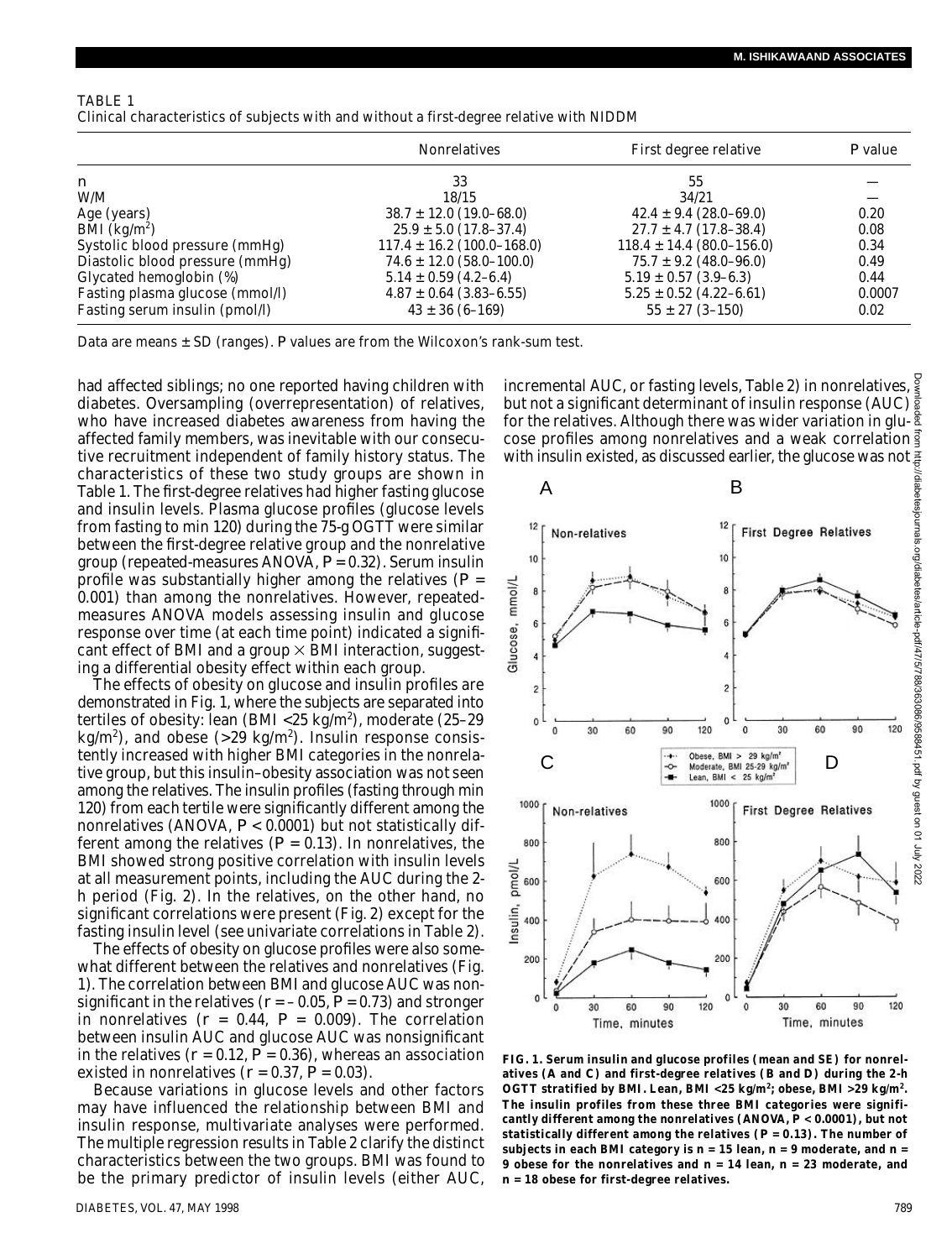

**FIG. 2. Relationship between BMI and serum insulin AUC response during the 2-h OGTT for nonrelatives (***A***) and firstdegree relatives (***B***) .**

an independent predictor of insulin response (AUC, Table 2). BMI remained the only significant independent predictor of the insulin response to the OGTT among nonrelatives. Inclusion of age and gender in the models did not affect the results. Therefore, after controlling for these potential confounding variables, the characteristic distinction between nonrelatives and relatives of a BMI-insulin correlation remained significant.

## **DISCUSSION**

Obesity is generally associated with hyperinsulinemia (14,15). That was also the case in our study subjects who had no family history of diabetes. However, we discovered that among first-degree relatives, the commonly observed correlation between BMI and postglucose insulin response was lost, and hyperinsulinemia was present even in the absence of obesity. This interesting phenomenon may provide some clues to the understanding of diabetes and obesity.

**Insulin resistance hypothesis.** One interpretation of this finding is that the first-degree relatives have uniformly increased insulin resistance. Assuming hyperinsulinemia as a surrogate marker for insulin resistance, one could hypothesize that the first-degree family history of diabetes may confer insulin resistance status that is independent of the degree of obesity.

In support of this view are several studies that found the nondiabetic first-degree relatives to be insulin resistant compared with the control population. In each study, insulin resistance was specifically assessed by minimal model (16), glucose clamp (8), or insulin tolerance test (17). These reports included ethnically diverse population (African-Americans, Mexican-Americans, and Asian Indians).

However, others found no difference in the insulin sensitivity between the relatives and nonrelative control subjects (18). Two Caucasian studies, one evaluated by glucose clamp method (19) and another by insulin tolerance test (17), revealed similar results.

Heterogeneity of the study populations, particularly the ethnic difference in insulin sensitivity (13,17), could partly explain those conflicting results. Also, heterogeneity within the first-degree relatives could be a major confounding factor. Although first-degree relatives are considered susceptible to diabetes, not all of them will inherit the "susceptibility" gene. Nondiabetic first-degree relatives are preferable for studies into the pathogenesis of diabetes, because the responses to be studied are not influenced by the effect of hyperglycemia. On the other hand, by only selecting nondiabetic individuals, susceptibility gene carriers are more likely to be excluded from the study. Further, cross-sectional study of the "truly" susceptible relatives would inevitably have involved various disease stages of preclinical metabolic alterations preceding the clinical onset of diabetes. Because there is no means of identifying the truly susceptible yet purely metabolically intact individuals at present, clinical investigations involving the first-degree relatives are prone to these confounding factors.

**Adipoinsular axis dysregulation hypothesis.** Although insulin resistance may be regarded as a single clinical entity, the obesity-independent hyperinsulinemia that we found in this subpopulation may indicate pathology in one of the mechanisms of insulin action or its secretion. We propose an alternative "adipoinsular axis dysregulation" hypothesis to explain our findings. A feedback regulation of insulin secretion relative to an individual's adiposity has been suggested because of a linear correlation between insulin production and the degree of obesity (20) and the reversibility of hyperinsulinemia after weight loss (21–24). In addition to this circumstantial evidence, the adipose tissue may play an important role in the genesis of insulin resistance or hyperinsulinemia through various secretory products, such as free fatty acids (25), tumor necrosis factor- $\alpha$  (26), and leptin (27). It is plausible that the obesity-independent hyperinsulinemia among the first-degree relatives that we found in this study may indicate pathology in adipoinsular axis, e.g., a faulty recognition of adiposity.

Some of the recent important discoveries around the leptin biology are in agreement with this adipoinsular axis dysregulation hypothesis. First came the identification of a defective leptin receptor gene in obese diabetic animal models (i.e., *db/db* mice and *fa/fa* rats) (28–30). These animals represent the actual disease model for progressive obesity and the eventual development of diabetes due to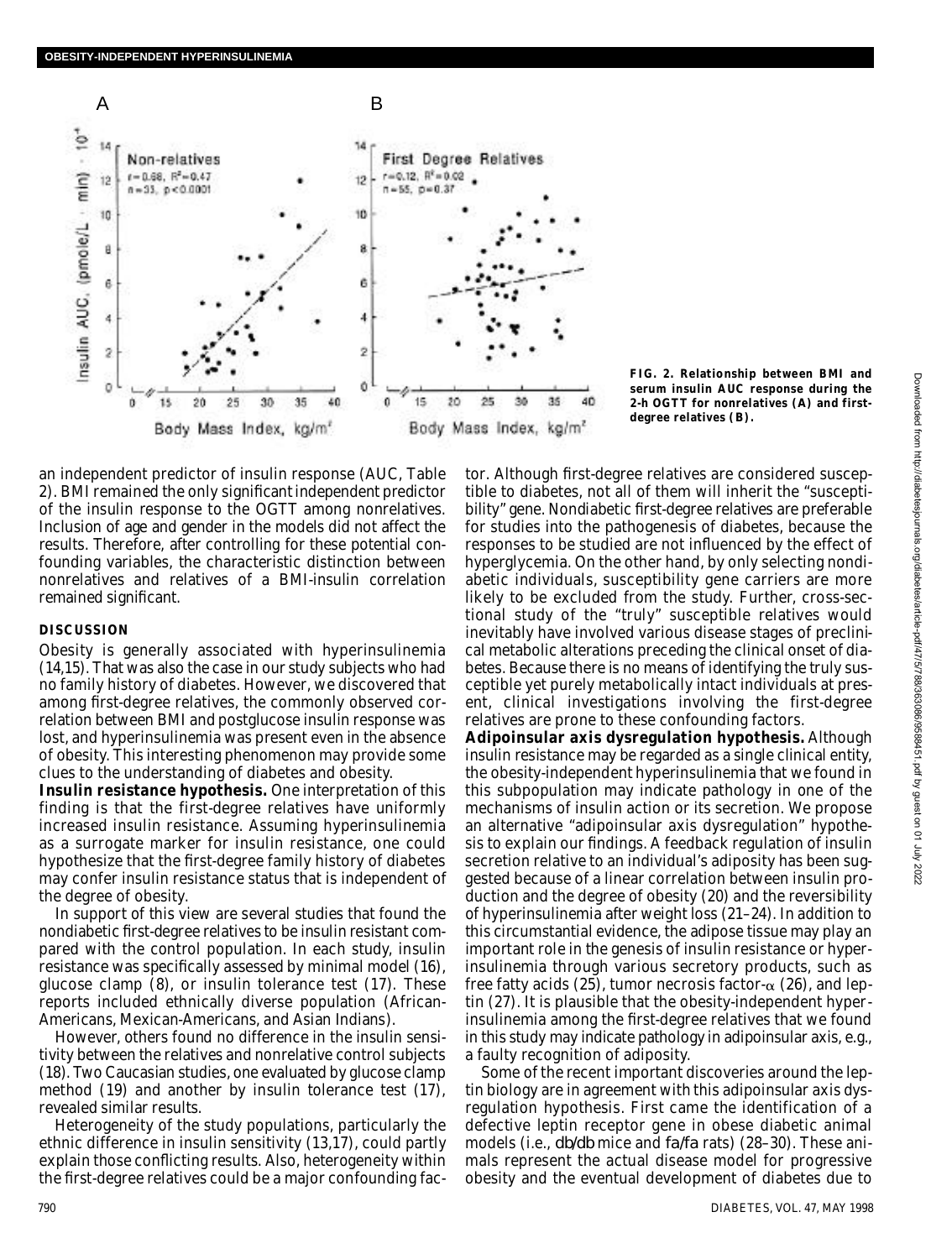## TABLE 2

Multivariable analysis to identify variables contributing to the variance in serum insulin for three regression models (AUC, incremental AUC, and fasting insulin)

|                                                                                                                                                                                                                           |                | Nonrelatives $(n = 33)$                        |                                                |                                                                            | First-degree relatives $(n = 55)$ |                  |                                                                                                                                                                                                                                                                                   |  |
|---------------------------------------------------------------------------------------------------------------------------------------------------------------------------------------------------------------------------|----------------|------------------------------------------------|------------------------------------------------|----------------------------------------------------------------------------|-----------------------------------|------------------|-----------------------------------------------------------------------------------------------------------------------------------------------------------------------------------------------------------------------------------------------------------------------------------|--|
|                                                                                                                                                                                                                           |                | Univariate<br>Correlation                      | Contribution to $R^2$<br>after the other three |                                                                            | Univariate<br>Correlation         |                  | Contribution to $R^2$<br>after the other three                                                                                                                                                                                                                                    |  |
| Model                                                                                                                                                                                                                     | $\mathfrak{r}$ | $\boldsymbol{P}$<br>variables are in the model |                                                | $\mathbf{r}$                                                               |                                   | $\boldsymbol{P}$ | variables are in the model                                                                                                                                                                                                                                                        |  |
| Insulin AUC                                                                                                                                                                                                               |                |                                                |                                                |                                                                            |                                   |                  |                                                                                                                                                                                                                                                                                   |  |
| BMI                                                                                                                                                                                                                       | 0.68           | < 0.0001                                       |                                                | $0.266*$                                                                   |                                   | 0.37             | 0.026                                                                                                                                                                                                                                                                             |  |
| Glucose (AUC)                                                                                                                                                                                                             | 0.37           | 0.03                                           | 0.011                                          |                                                                            | 0.12<br>0.12                      | 0.36             | 0.018                                                                                                                                                                                                                                                                             |  |
| Sex                                                                                                                                                                                                                       | $-0.16$        | 0.37                                           | 0.014                                          |                                                                            | $-0.15$                           | 0.27             | 0.027                                                                                                                                                                                                                                                                             |  |
| Age                                                                                                                                                                                                                       | 0.33           | 0.06                                           | 0.0001                                         |                                                                            | 0.07                              | 0.62             | 0.003                                                                                                                                                                                                                                                                             |  |
| All four variables                                                                                                                                                                                                        |                |                                                | Model $R^2$ = 0.49, $P$ = 0.0007               |                                                                            |                                   |                  | Model $R^2$ = 0.07, $P$ = 0.47                                                                                                                                                                                                                                                    |  |
| Incremental Insulin AUC                                                                                                                                                                                                   |                |                                                |                                                |                                                                            |                                   |                  |                                                                                                                                                                                                                                                                                   |  |
| BMI                                                                                                                                                                                                                       | 0.66           | < 0.0001                                       | $0.238*$                                       |                                                                            | 0.06                              | 0.63             | 0.011                                                                                                                                                                                                                                                                             |  |
| Glucose (AUC)                                                                                                                                                                                                             | 0.38           | 0.02                                           | 0.016                                          |                                                                            | 0.12                              | 0.39             | 0.016                                                                                                                                                                                                                                                                             |  |
| Sex                                                                                                                                                                                                                       | $-0.15$        | 0.40                                           | 0.013                                          |                                                                            | $-0.17$                           | 0.21             | 0.031                                                                                                                                                                                                                                                                             |  |
| Age                                                                                                                                                                                                                       | 0.32           | 0.07                                           | 0.0001                                         |                                                                            | 0.08                              | 0.56             | 0.002                                                                                                                                                                                                                                                                             |  |
| All four variables                                                                                                                                                                                                        |                |                                                | Model $R^2$ = 0.46, $P$ = 0.001                |                                                                            |                                   |                  | Model $R^2$ = 0.06, $P$ = 0.56                                                                                                                                                                                                                                                    |  |
| <b>Fasting Insulin</b>                                                                                                                                                                                                    |                |                                                |                                                |                                                                            |                                   |                  |                                                                                                                                                                                                                                                                                   |  |
| BMI                                                                                                                                                                                                                       | 0.69           | < 0.0001                                       | $0.336*$                                       |                                                                            | 0.50                              | 0.0001           | $0.255*$                                                                                                                                                                                                                                                                          |  |
| Glucose (AUC)                                                                                                                                                                                                             | 0.24           | 0.18                                           | 0.002                                          |                                                                            | 0.11                              | 0.43             | 0.013                                                                                                                                                                                                                                                                             |  |
| Sex                                                                                                                                                                                                                       | $-0.19$        | 0.29                                           | 0.010                                          |                                                                            | 0.09                              | 0.49             | 0.001                                                                                                                                                                                                                                                                             |  |
| Age                                                                                                                                                                                                                       | 0.32           | 0.07                                           | 0.000                                          |                                                                            | $-0.07$                           | 0.62             | 0.006                                                                                                                                                                                                                                                                             |  |
| All four variables                                                                                                                                                                                                        |                |                                                | Model $R^2$ = 0.49, $P$ = 0.0007               |                                                                            |                                   |                  | Model $R^2 = 0.28$ , $P = 0.002$                                                                                                                                                                                                                                                  |  |
| $R^2$ and P values refer to the multiple regression model with the four independent variables included.<br>inability to recognize growing body fat mass. Faulty recog-                                                    |                |                                                |                                                | <b>ACKNOWLEDGMENTS</b>                                                     |                                   |                  | Independent variables are BMI, glucose AUC, sex, and age. Dependent variables are insulin AUC, incremental insulin AUC, and fast-<br>ing insulin for models 1,2, and 3, respectively. * $P < 0.002$ for the BMI regression coefficient; all other coefficients are nonsignficant. |  |
| nition of adiposity in a diabetes-susceptible human popu-                                                                                                                                                                 |                |                                                |                                                |                                                                            |                                   |                  | Supported by grants from the National Institutes of Health $\frac{3}{5}$                                                                                                                                                                                                          |  |
|                                                                                                                                                                                                                           |                |                                                |                                                |                                                                            |                                   |                  |                                                                                                                                                                                                                                                                                   |  |
| lation is compatible with this leptin receptor disease model.<br>(1P30-DK46200, M01-RR00633).<br>Subsequent demonstration of the direct inhibitory effect of<br>We thank Bonnie A. Samson for the laboratory assays and & |                |                                                |                                                |                                                                            |                                   |                  |                                                                                                                                                                                                                                                                                   |  |
| preparation of the database and George L. Blackburn, MD,<br>leptin on insulin secretion (31,32) substantiated the presence                                                                                                |                |                                                |                                                |                                                                            |                                   |                  |                                                                                                                                                                                                                                                                                   |  |
| of an adipoinsular endocrine axis, at least in animals. As both                                                                                                                                                           |                |                                                |                                                | PhD, for critical reading of the manuscript.                               |                                   |                  |                                                                                                                                                                                                                                                                                   |  |
| leptin-deficient (ob/ob) and leptin-resistant (db/db) mice lack                                                                                                                                                           |                |                                                |                                                |                                                                            |                                   |                  |                                                                                                                                                                                                                                                                                   |  |
| the tonic inhibition of insulin secretion by leptin, they provide                                                                                                                                                         |                |                                                |                                                |                                                                            |                                   |                  |                                                                                                                                                                                                                                                                                   |  |
|                                                                                                                                                                                                                           |                |                                                |                                                | <b>REFERENCES</b>                                                          |                                   |                  |                                                                                                                                                                                                                                                                                   |  |
| a mechanism for the early development of hyperinsulinemia,                                                                                                                                                                |                |                                                |                                                |                                                                            |                                   |                  | 1. Modan M, Karasik A, Halkin H, Fuchs Z, Lusky A, Shitrit A, Modan B: Effect m                                                                                                                                                                                                   |  |
| as well as the resulting predisposition for diabetes syndrome                                                                                                                                                             |                |                                                |                                                |                                                                            |                                   |                  | of past and concurrent body mass index on prevalence of glucose intolerance of                                                                                                                                                                                                    |  |
| (32). The same mechanism—the lack of insulin inhibition due                                                                                                                                                               |                |                                                |                                                |                                                                            |                                   |                  | and type 2 (non-insulin-dependent) diabetes and on insulin response: the                                                                                                                                                                                                          |  |
| to adiposity signal deficit-comfortably explains our obser-                                                                                                                                                               |                |                                                |                                                |                                                                            |                                   |                  | Israel study of glucose intolerance, obesity and hypertension. Diabetologia &                                                                                                                                                                                                     |  |
| vation of hyperinsulinemia among lean first-degree relatives.                                                                                                                                                             |                |                                                |                                                | 29:82-89, 1986                                                             |                                   |                  |                                                                                                                                                                                                                                                                                   |  |
| Although neither leptin deficiency nor its receptor defects                                                                                                                                                               |                |                                                |                                                | 2. Ohlson LO, Larsson B, Svardsudd K, Welin L, Eriksson H, Wilhelmsen L, S |                                   |                  |                                                                                                                                                                                                                                                                                   |  |

Although neither leptin deficiency nor its receptor defects is the likely pathogenesis of human obesity and diabetes, signaling interference downstream from the leptin receptors or the involvement of similar adipoinsular axis pathophysiology via other mediators (adipostat) remain possibilities. Our observation in humans does not prove but suggests such pathophysiology by demonstrating a resemblance to the animal model of obesity/diabetes. Validation of this adipoinsular axis dysregulation hypothesis could lead to the identification of some of the major genetic determinants of both human obesity and diabetes.

Our findings provide several interesting clues to the understanding of human obesity and diabetes. Verification of our hypotheses could lead to significant progress in this area that affects many of our society. Further studies should incorporate specific measurements of adipose size, insulin secretion, and insulin action, as well as investigation into the adiposity signaling system and insulin regulatory mechanism.

### **A C K N O W L E D G M E N T S**

#### **R E F E R E N C E S**

- 1. Modan M, Karasik A, Halkin H, Fuchs Z, Lusky A, Shitrit A, Modan B: Effect  $\frac{5}{9}$ of past and concurrent body mass index on prevalence of glucose intolerance  $\frac{3}{9}$ and type 2 (non-insulin-dependent) diabetes and on insulin response: the  $\frac{3}{5}$ Israel study of glucose intolerance, obesity and hypertension. *Diabetologia*  $\epsilon$ 29:82–89, 1986
- 2. Ohlson LO, Larsson B, Svardsudd K, Welin L, Eriksson H, Wilhelmsen L, & Bjorntorp P, Tibblin G: The influence of body fat distribution on the incidence of diabetes mellitus: 13.5 years of follow-up of the participants in the study of men born in 1913. *Diabetes* 34:1055–1058, 1985
- 3 .Knowler WC, Pettitt DJ, Savage PJ, Bennett PH: Diabetes incidence in Pima Indians: contributions of obesity and parental diabetes. *Am J Epidemiol* 113:144–156, 1981
- 4 . Olefsky JM, Kolterman OG, Scarlett JA: Insulin action and resistance in obesity and noninsulin-dependent type II diabetes mellitus. *Am J Physiol* 243:E15–E30, 1982
- 5 . Ludvik B, Nolan JJ, Baloga J, Sacks D, Olefsky J: Effect of obesity on insulin resistance in normal subjects and patients with NIDDM. Diabetes 44:1121–1125, 1995
- 6 . Barnett AH, Spiliopoulos AJ, Pyke DA, Stubbs WA, Burrin J, Alberti KG: Metabolic studies in unaffected co-twins of non-insulin-dependent diabetics. *BMJ (Clin Res Ed)* 282:1656–1658, 1981
- 7 . Rich SS: Mapping genes in diabetes: genetic epidemiological perspective. *D i a b e t e s* 39:1315–1319, 1990
- 8 . Gulli G, Ferrannini E, Stern M, Haffner S, DeFronzo RA: The metabolic profile of NIDDM is fully established in glucose-tolerant offspring of two Mexican-American NIDDM parents. *Diabetes* 41:1575-1586, 1992
- 9 . Elbein SC, Maxwell TM, Schumacher MC: Insulin and glucose levels and preva-